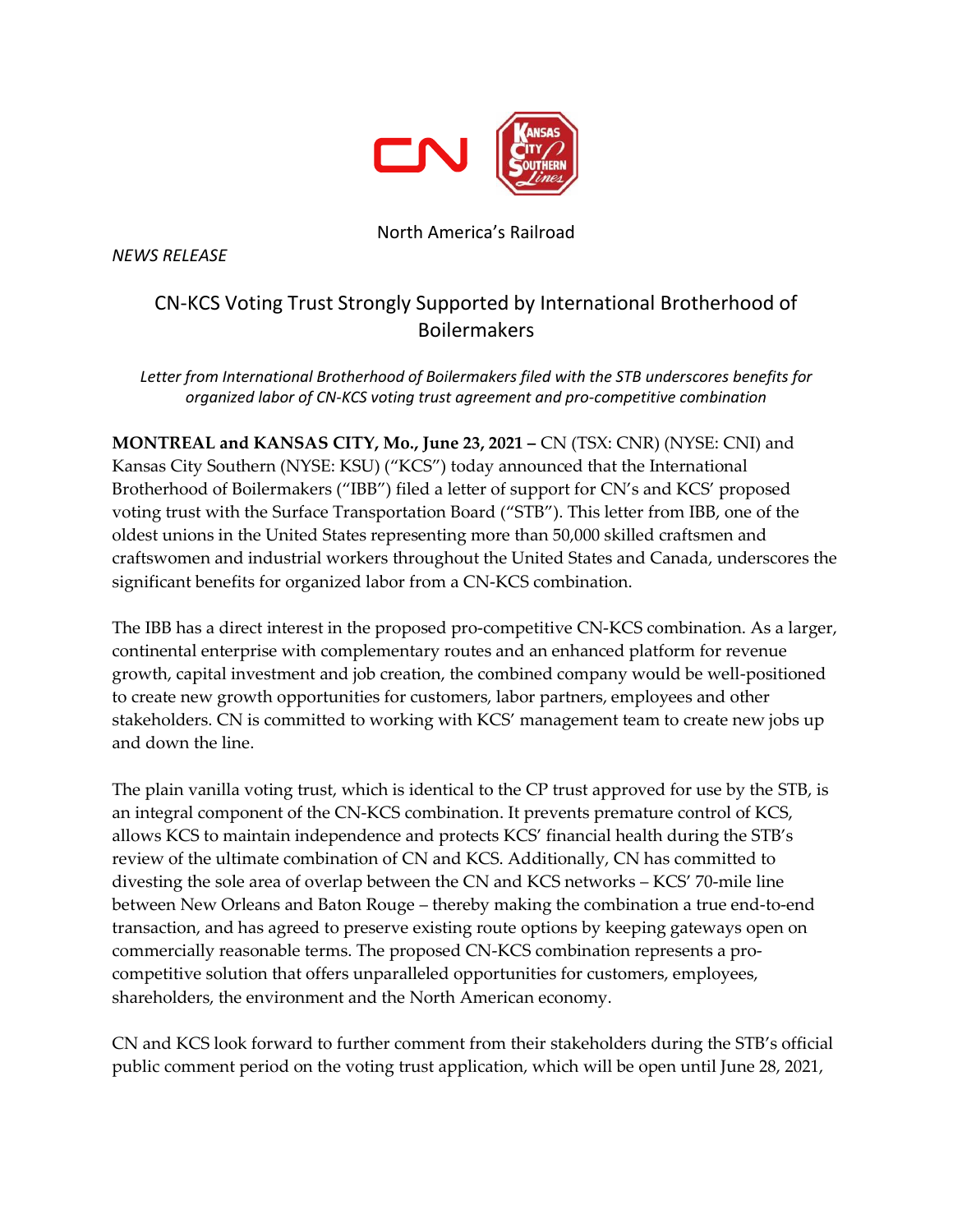as they work towards gaining STB approval of their voting trust and completing their combination.

A full copy of the letter filed with the STB appears below:

The Honorable Cynthia T. Brown Chief, Section of Administration Office of Proceedings Surface Transportation Board 395 E. Street, S.W. Washington, DC 20423-0001

Re: FD 36514, Canadian National Railway Company, Grand Trunk Corporation, and CN's Rail Operating Subsidiaries—Control—Kansas City Southern, the Kansas City Southern Railway Company, Gateway Eastern Railway Company, and the Texas Mexican Railway Company

Dear Ms. Brown:

Central to Canadian National's bid for Kansas City Southern is the establishment of a voting trust that benefits Kansas City Southern shareholders. The International Brotherhood of Boilermakers unequivocally supports approval of Canadian National's voting trust. Canadian National proposes to use the same voting trust structure as Canadian Pacific Railway, which the Board approved with a modification. For the reasons the STB provided in making its decision, we believe Canadian National's voting trust should also receive approval. The ap-proval of Canadian National's voting trust will allow Kansas City Southern shareholders to make a fully informed decision when plac-ing their votes to approve the transaction, and upon approval, to receive the full value of their shares while the STB considers Canadi-an National's case for a combined, end-to-end rail network.

The Kansas City Southern-Canadian National voting trust—as well as their request that the STB review their voting trust with a period for public comment—demonstrates clearly the stakeholder-focused approach to business that Canadian National has demonstrated during our relationship. We look forward to seeing Canadian National's commitment to fairness and efficiency reflected in the STB's review of the voting trust.

#### Sincerely,

/s/ John Mansker Director of Rail Division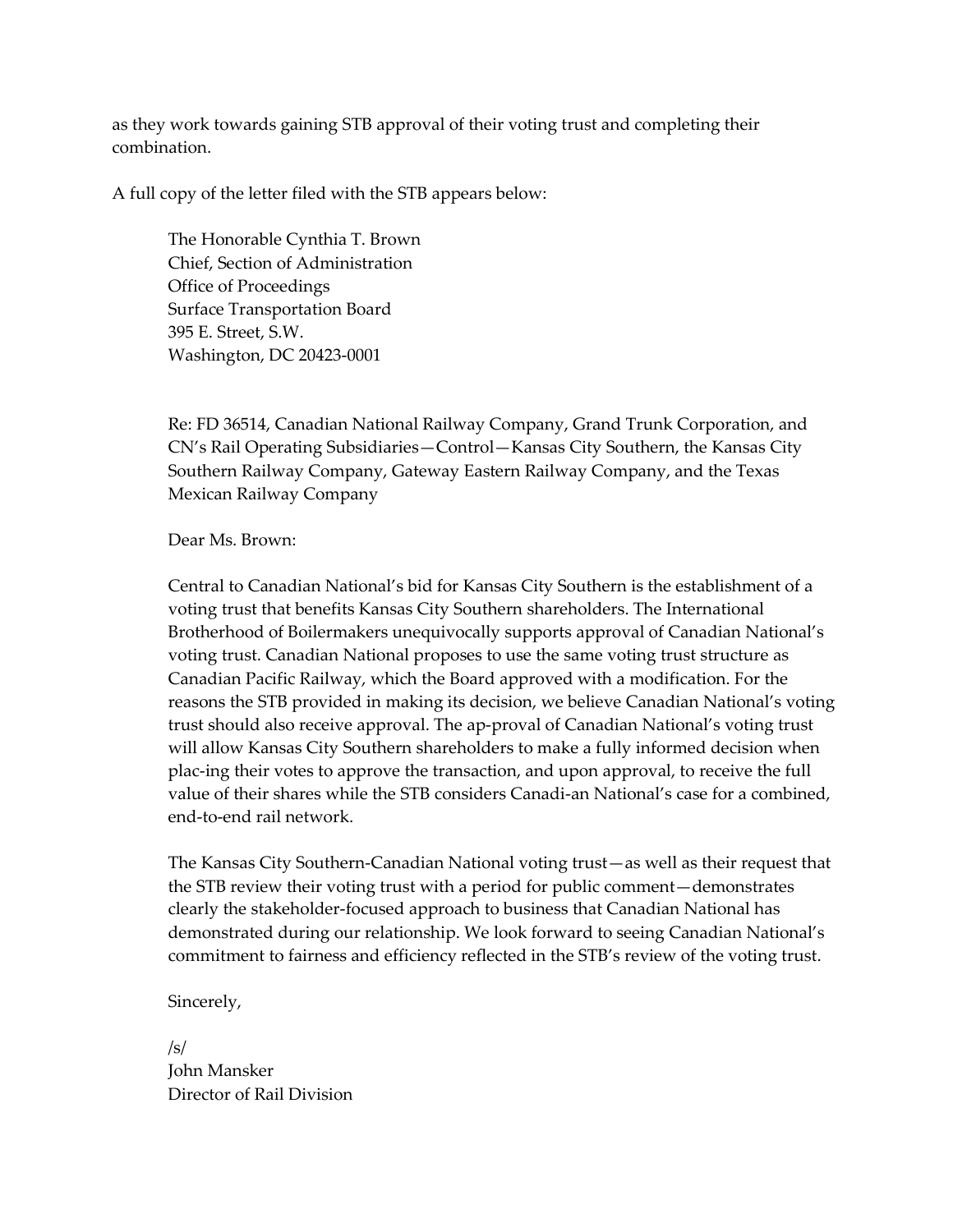International Brotherhood of Boilermakers

cc: Parties of Record

Respectfully submitted,

Sean Finn Olivier Chouc CN 935 de La Gauchetière Street West, 16th Floor Montreal, QC H3B 2M9 CANADA

/s/ Raymond A. Atkins Raymond A. Atkins Terence M. Hynes Matthew J. Warren Sidley Austin LLP 1501 K Street, N.W. Washington, DC 20005 (202) 736-8000 ratkins@sidley.com

Kathryn J. Gainey CN 601 Pennsylvania Ave, NW Suite 500, North Building Washington, DC 20004 Kathryn.gainey@cn.ca

*Counsel for Canadian National Railway Company, Grand Trunk Corporation, and CN's Rail Operating Subsidiaries*

Adam J. Godderz Kansas City Southern P.O. Box 219335 Kansas City, MO 64121-9335 (816) 983-1324 AGodderz@KCSouthern.com /s/ William A. Mullins William A. Mullins Crystal M. Zorbaugh Baker & Miller PLLC 2401 Pennsylvania Avenue, Suite 300 Washington, DC 20037 (202) 663-7823 WMullins@bakerandmiller.com

*Counsel for Kansas City Southern, The Kansas City Southern Railway Company, Gateway Eastern Railway Company, and the Texas Mexican Railway Company*

Dated: June 22, 2021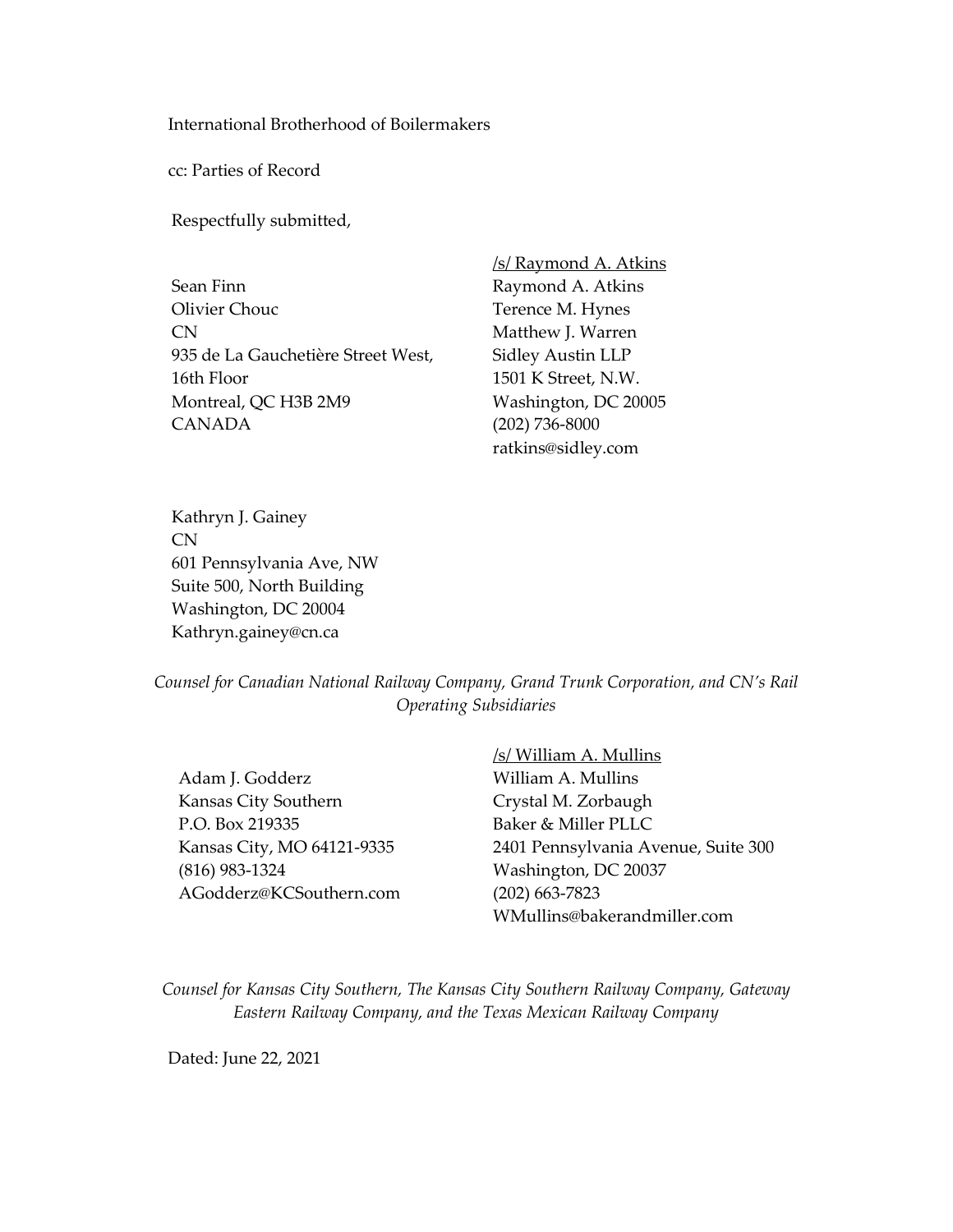For more information about CN's and KCS' pro-competitive combination, please visit [www.ConnectedContinent.com.](https://www.globenewswire.com/Tracker?data=9OsEqPlmhh8tsCm7fCuvhJRRr9e0eeDYOzfb9SFXzqeu3ci2BSD9wdUiSwv8CC2X3SUiyw3uD1y1MRCPpuHD4D2lNeGykU719wRfJk0YABoT3EZkMhUvmIel9-diS8yv)

# **About CN**

CN is a world-class transportation leader and trade-enabler. Essential to the economy, to the customers, and to the communities it serves, CN safely transports more than 300 million tons of natural resources, manufactured products, and finished goods throughout North America every year. As the only railroad connecting Canada's Eastern and Western coasts with the U.S. South through a 19,500-mile rail network, CN and its affiliates have been contributing to community prosperity and sustainable trade since 1919. CN is committed to programs supporting social responsibility and environmental stewardship.

# **About Kansas City Southern**

Headquartered in Kansas City, Mo., Kansas City Southern (KCS) (NYSE: KSU) is a transportation holding company that has railroad investments in the U.S., Mexico and Panama. Its primary U.S. holding is The Kansas City Southern Railway Company, serving the central and south central U.S. Its international holdings include Kansas City Southern de Mexico, S.A. de C.V., serving northeastern and central Mexico and the port cities of Lázaro Cárdenas, Tampico and Veracruz, and a 50 percent interest in Panama Canal Railway Company, providing ocean-to-ocean freight and passenger service along the Panama Canal. KCS' North American rail holdings and strategic alliances with other North American rail partners are primary components of a unique railway system, linking the commercial and industrial centers of the U.S., Mexico and Canada. More information about KCS can be found at [www.kcsouthern.com.](https://www.globenewswire.com/Tracker?data=CJLjZWkvYgrdr7peArZP8vac1U8vHW4lLEFcV48eMPSZU7C30aWtjKrkptuBS5UGzTtijThVtErud6oTuJajXViKy9wC2-6fV4XZRNQZlow=)

# **Forward Looking Statements**

Certain statements included in this news release constitute "forward-looking statements" within the meaning of the United States Private Securities Litigation Reform Act of 1995 and under Canadian securities laws, including statements based on management's assessment and assumptions and publicly available information with respect to KCS, regarding the proposed transaction between CN and KCS, the expected benefits of the proposed transaction and future opportunities for the combined company. By their nature, forward-looking statements involve risks, uncertainties and assumptions. CN cautions that its assumptions may not materialize and that current economic conditions render such assumptions, although reasonable at the time they were made, subject to greater uncertainty. Forward-looking statements may be identified by the use of terminology such as "believes," "expects," "anticipates," "assumes," "outlook," "plans," "targets," or other similar words.

Forward-looking statements are not guarantees of future performance and involve risks, uncertainties and other factors which may cause actual results, performance or achievements of CN, or the combined company, to be materially different from the outlook or any future results, performance or achievements implied by such statements. Accordingly, readers are advised not to place undue reliance on forward-looking statements. Important risk factors that could affect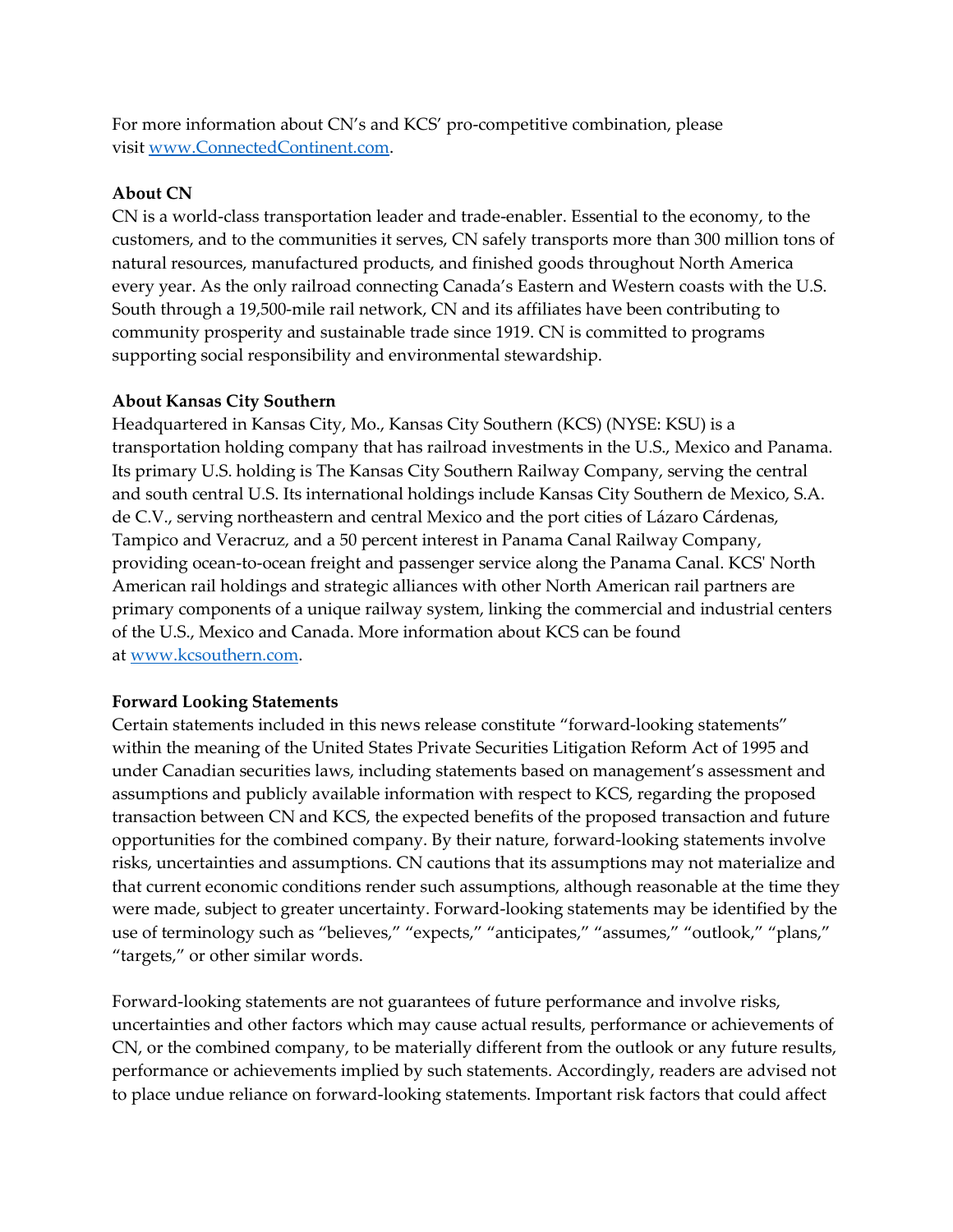the forward-looking statements in this news release include, but are not limited to: the outcome of the proposed transaction between CN and KCS; the parties' ability to consummate the proposed transaction; the conditions to the completion of the proposed transaction; that the regulatory approvals required for the proposed transaction may not be obtained on the terms expected or on the anticipated schedule or at all; CN's indebtedness, including the substantial indebtedness CN expects to incur and assume in connection with the proposed transaction and the need to generate sufficient cash flows to service and repay such debt; CN's ability to meet expectations regarding the timing, completion and accounting and tax treatments of the proposed transaction; the possibility that CN may be unable to achieve expected synergies and operating efficiencies within the expected time-frames or at all and to successfully integrate KCS' operations with those of CN; that such integration may be more difficult, time-consuming or costly than expected; that operating costs, customer loss and business disruption (including, without limitation, difficulties in maintaining relationships with employees, customers or suppliers) may be greater than expected following the proposed transaction or the public announcement of the proposed transaction; the retention of certain key employees of KCS may be difficult; the duration and effects of the COVID-19 pandemic, general economic and business conditions, particularly in the context of the COVID-19 pandemic; industry competition; inflation, currency and interest rate fluctuations; changes in fuel prices; legislative and/or regulatory developments; compliance with environmental laws and regulations; actions by regulators; the adverse impact of any termination or revocation by the Mexican government of KCS de México, S.A. de C.V.'s Concession; increases in maintenance and operating costs; security threats; reliance on technology and related cybersecurity risk; trade restrictions or other changes to international trade arrangements; transportation of hazardous materials; various events which could disrupt operations, including illegal blockades of rail networks, and natural events such as severe weather, droughts, fires, floods and earthquakes; climate change; labor negotiations and disruptions; environmental claims; uncertainties of investigations, proceedings or other types of claims and litigation; risks and liabilities arising from derailments; timing and completion of capital programs; and other risks detailed from time to time in reports filed by CN with securities regulators in Canada and the United States. Reference should also be made to Management's Discussion and Analysis in CN's annual and interim reports, Annual Information Form and Form 40-F, filed with Canadian and U.S. securities regulators and available on CN's website, for a description of major risk factors relating to CN. Additional risks that may affect KCS' results of operations appear in Part I, Item 1A "Risks Related to KCS' Operations and Business" of KCS' Annual Report on Form 10-K for the year ended December 31, 2020, and in KCS' other filings with the U.S. Securities and Exchange Commission ("SEC").

Forward-looking statements reflect information as of the date on which they are made. CN assumes no obligation to update or revise forward-looking statements to reflect future events, changes in circumstances, or changes in beliefs, unless required by applicable securities laws. In the event CN does update any forward-looking statement, no inference should be made that CN will make additional updates with respect to that statement, related matters, or any other forward-looking statement.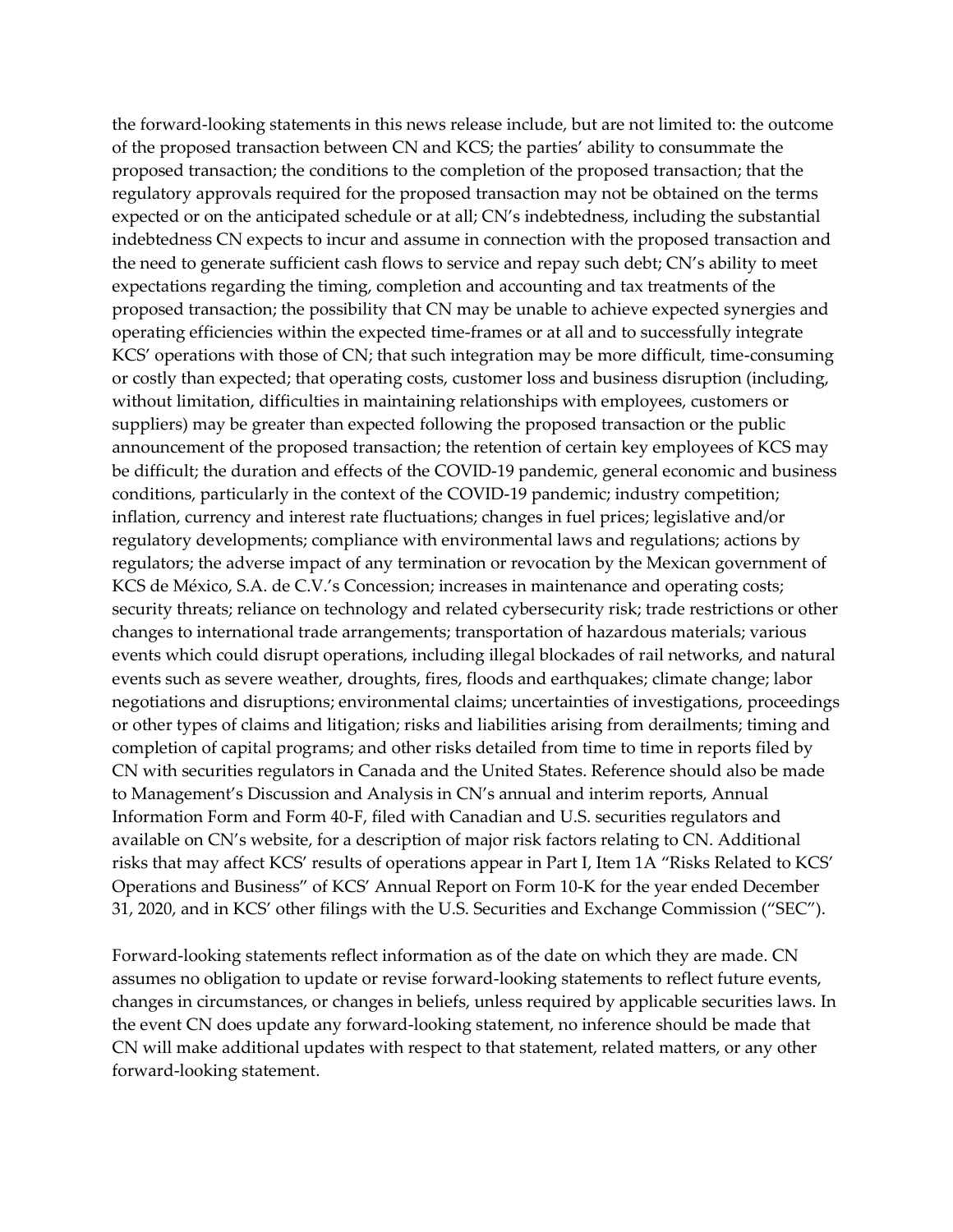#### **No Offer or Solicitation**

This news release does not constitute an offer to sell or the solicitation of an offer to buy any securities or a solicitation of any vote or approval, nor shall there be any sale of securities in any jurisdiction in which such offer, solicitation or sale would be unlawful prior to registration or qualification under the securities laws of any such jurisdiction. No offer of securities shall be made except by means of a prospectus meeting the requirements of Section 10 of the Securities Act of 1933, as amended.

### **Additional Information and Where to Find It**

In connection with the proposed transaction, CN has filed with the SEC a registration statement on Form F-4 to register the shares to be issued in connection with the proposed transaction. The registration statement includes a preliminary proxy statement of KCS which, when finalized, will be sent to the stockholders of KCS seeking their approval of the merger-related proposals. The registration statement has not yet become effective. This news release is not a substitute for the proxy statement or registration statement or other documents CN and/or KCS may file with the SEC or applicable securities regulators in Canada in connection with the proposed transaction.

INVESTORS AND SECURITY HOLDERS ARE URGED TO READ THE PRELIMINARY PROXY STATEMENT, THE REGISTRATION STATEMENT, THE PROSPECTUS AND ANY OTHER RELEVANT DOCUMENTS FILED WITH THE SEC OR APPLICABLE SECURITIES REGULATORS IN CANADA CAREFULLY IN THEIR ENTIRETY IF AND WHEN THEY BECOME AVAILABLE (INCLUDING ALL AMENDMENTS AND SUPPLEMENTS THERETO) BECAUSE THEY WILL CONTAIN IMPORTANT INFORMATION ABOUT CN, KCS AND THE PROPOSED TRANSACTIONS. Any definitive proxy statement(s), registration statement or prospectus(es) and other documents filed by CN and KCS (if and when available) will be mailed to stockholders of CN and/or KCS, as applicable. Investors and security holders will be able to obtain copies of these documents (if and when available) and other documents filed with the SEC and applicable securities regulators in Canada by CN free of charge through at www.sec.gov and www.sedar.com. Copies of the documents filed by CN (if and when available) will also be made available free of charge by accessing CN's website at www.CN.ca. Copies of the documents filed by KCS (if and when available) will also be made available free of charge at www.investors.kcsouthern.com, upon written request delivered to KCS at 427 West 12th Street, Kansas City, Missouri 64105, Attention: Corporate Secretary, or by calling KCS' Corporate Secretary's Office by telephone at 1-888-800-3690 or by email at corpsec@kcsouthern.com.

### **Participants**

This news release is neither a solicitation of a proxy nor a substitute for any proxy statement or other filings that may be made with the SEC and applicable securities regulators in Canada. Nonetheless, CN, KCS, and certain of their directors and executive officers and other members of management and employees may be deemed to be participants in the solicitation of proxies in respect of the proposed transactions. Information about CN's executive officers and directors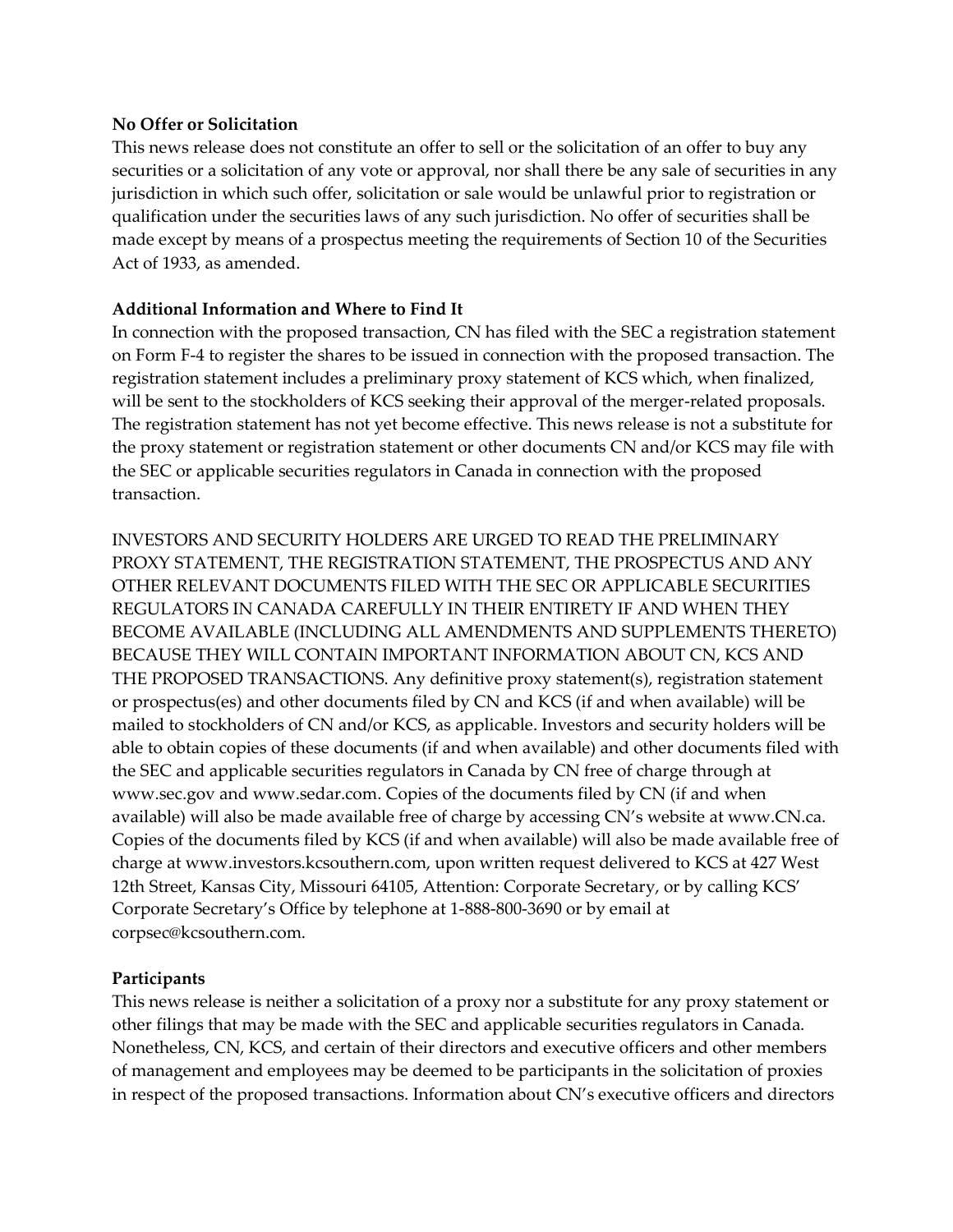is available in its 2021 Management Information Circular, dated March 9, 2021, as well as its 2020 Annual Report on Form 40-F filed with the SEC on February 1, 2021, in each case available on its website at www.CN.ca/investors/ and at www.sec.gov and www.sedar.com. Information about KCS' directors and executive officers may be found on its website at www.kcsouthern.com and in its 2020 Annual Report on Form 10-K filed with the SEC on January 29, 2021, available at www.investors.kcsouthern.com and www.sec.gov. Additional information regarding the interests of such potential participants will be included in one or more registration statements, proxy statements or other documents filed with the SEC and applicable securities regulators in Canada if and when they become available. These documents (if and when available) may be obtained free of charge from the SEC's website at www.sec.gov and from www.sedar.com, as applicable.

#### **Contacts:**

**Media: CN Canada** Mathieu Gaudreault CN Media Relations & Public Affairs (514) 249-4735 [Mathieu.Gaudreault@cn.ca](mailto:Mathieu.Gaudreault@cn.ca)

Longview Communications & Public Affairs Martin Cej (403) 512-5730 [mcej@longviewcomms.ca](mailto:mcej@longviewcomms.ca)

**United States** Brunswick Group Jonathan Doorley / Rebecca Kral (917) 459-0419 / (917) 818-9002 [jdoorley@brunswickgroup.com](mailto:jdoorley@brunswickgroup.com) [rkral@brunswickgroup.com](mailto:rkral@brunswickgroup.com)

Paul Butcher Vice-President Investor Relations (514) 399-0052 [investor.relations@cn.ca](mailto:investor.relations@cn.ca)

**Investment Community: CN**

**Investment Community: KCS** Ashley Thorne Vice President Investor Relations (816) 983-1530

[athorne@kcsouthern.com](mailto:athorne@kcsouthern.com)

MacKenzie Partners, Inc. Dan Burch / Laurie Connell (212) 929-5748 / (212) 378-7071

**Media: KCS** C. Doniele Carlson KCS Corporate Communications & Community Affairs (816) 983-1372 [dcarlson@kcsouthern.com](mailto:dcarlson@kcsouthern.com)